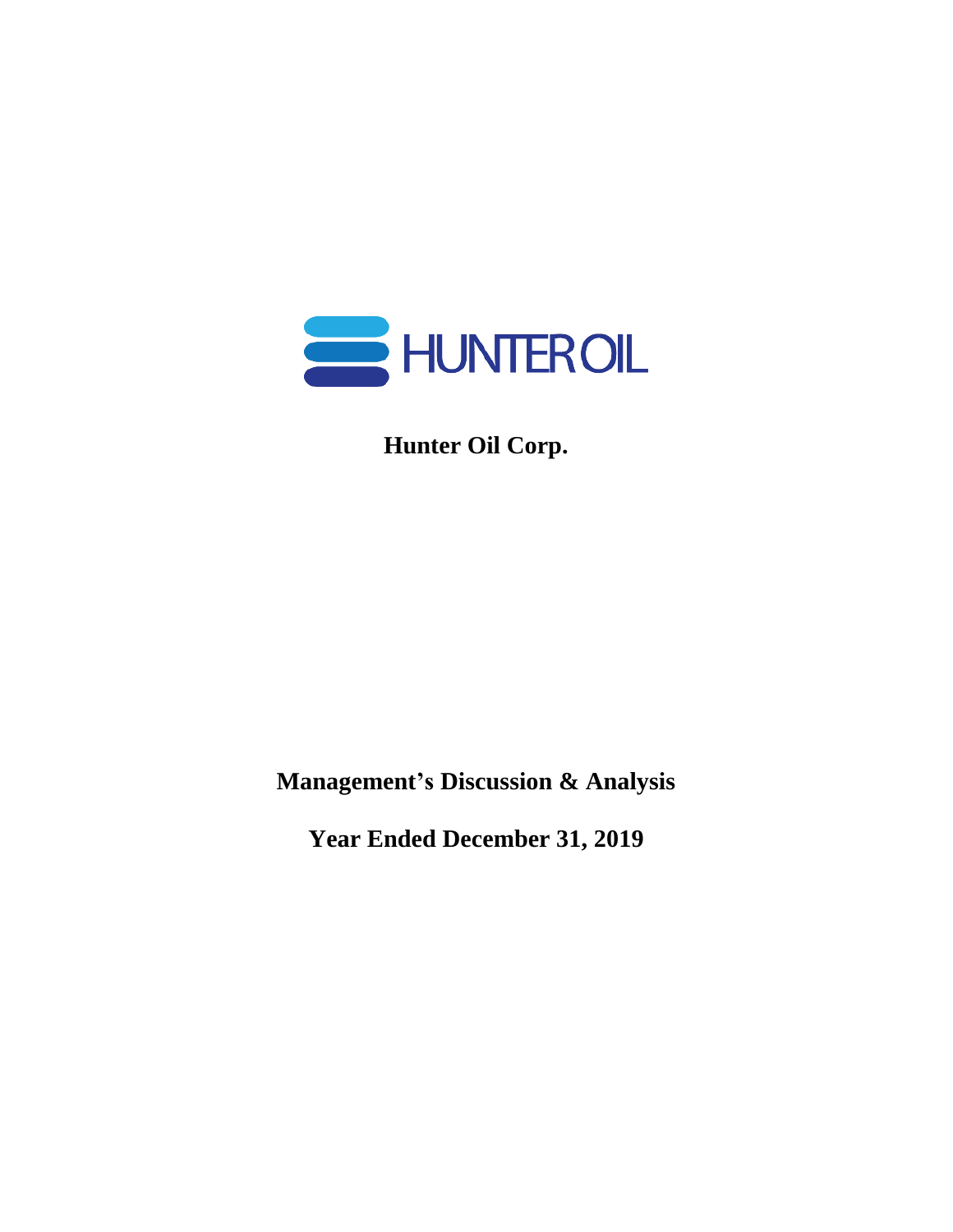# **DATE AND BASIS OF INFORMATION**

Hunter Oil Corp. (the "Company") is incorporated in British Columbia, Canada and is engaged in the business of acquiring and developing crude oil and natural gas properties.

The Company's head office is located at Suite 940, 1040 West Georgia Street, Vancouver, British Columbia, V6E 4H1, Canada. Common shares of the Company are listed on the TSX Venture Exchange under the symbol "HOC" and quoted on the Over the Counter marketplace ("OTCQB") under the symbol "HOILF." Additional information relating to the Company can be found on the SEDAR website at www.sedar.com.

Until August 31, 2018, the Company was engaged in the operation of crude oil and natural gas properties in the Permian Basin in eastern New Mexico, United States. On that date, the Company closed a Purchase and Sale and Share Purchase Agreement with Pacific Energy Development Corp. ("Purchaser") in which certain subsidiaries of the Company sold (the "Transaction") substantially all the Company's oil and gas operations and related assets (the "Assets") located in the Permian Basin, eastern New Mexico. The Purchaser also agreed to assume all retirement obligations associated with the Assets.

The Company is actively seeking to locate, evaluate and where advisable negotiate to acquire interests in oil and gas properties, or pursue other business opportunities in the oil and gas industry. There is no guarantee that the Company will be able to identify suitable oil and gas prospects, or that the Company will be able to negotiate acceptable terms for any prospects that it identifies. The TSX Venture Exchange may transfer the Company to the NEX, a separate board of the Exchange, if the Company fails to meet ongoing minimum listing requirements.

## **Liquidity and Going Concern**

The consolidated financial statements were prepared on the basis that the Company will continue to operate as a going concern, which assumes that the Company will be able to realize its assets and discharge its liabilities in the normal course of business for the twelve-month period following the date of these consolidated financial statements. The Company has an accumulated deficit of \$120.1 million and a working capital of \$1.0 million as at December 31, 2019.

Although the Company has no current operations nor remaining assets, the board of directors is actively seeking a transaction(s) whereby it will continue as a going concern. Therefore, the financial statements were presented on a going concern basis of accounting.

The consolidated financial statements do not reflect the adjustments to the carrying values of assets and liabilities and the reported expenses and balance sheet classifications that would be necessary were the going concern assumption deemed to be inappropriate. These adjustments could be material.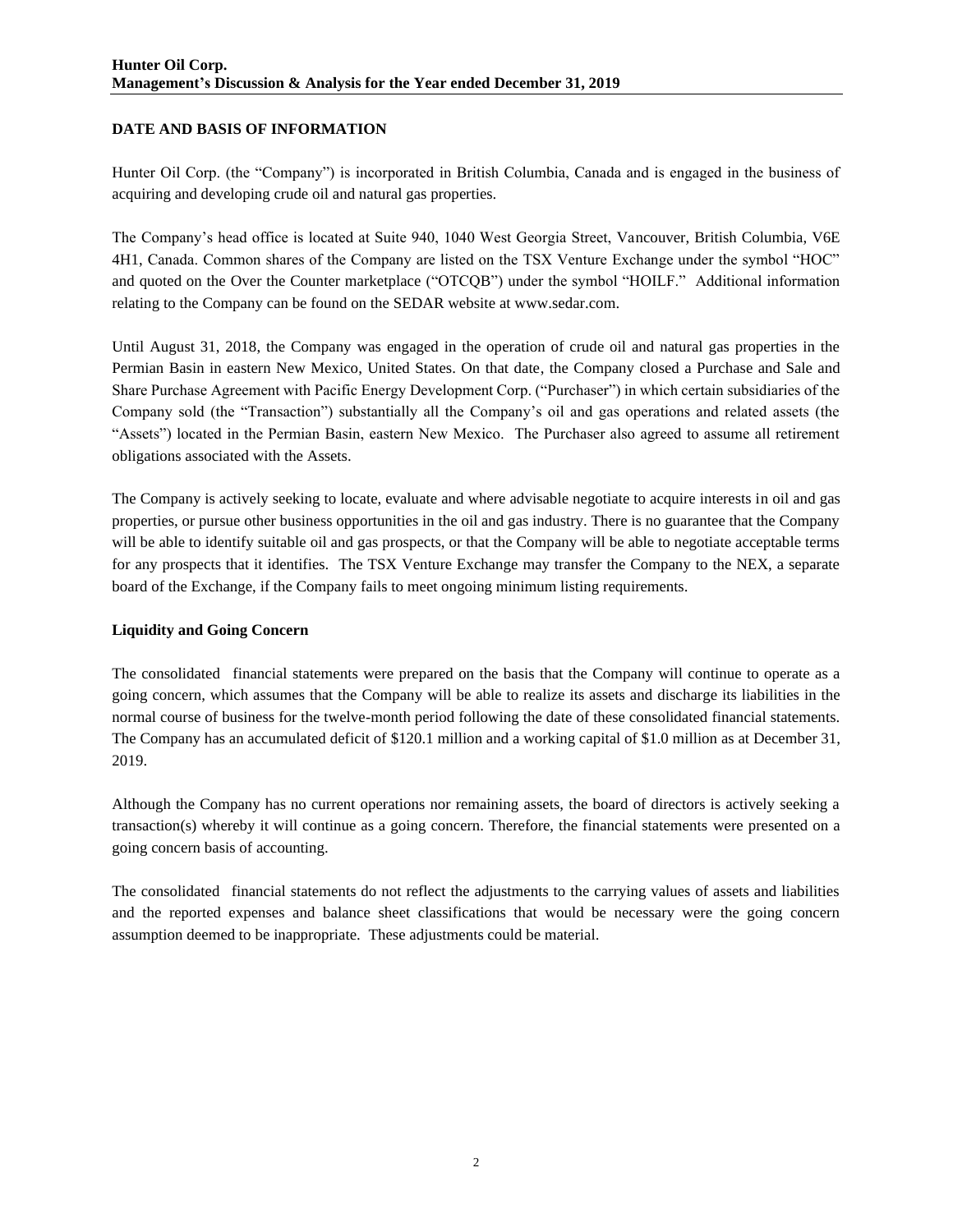## **Basis of Presentation**

The following Management's Discussion and Analysis ("MD&A") is dated February 21, 2020, and should be read in conjunction with the Company's consolidated financial statements and related notes for the year ended December 31, 2019, as well as the consolidated financial statements and related notes, and MD&A for the year ended December 31, 2018. The referenced consolidated financial statements have been prepared by management and approved by the Company's Board of Directors. Unless otherwise noted, all financial information presented herein has been prepared in accordance with International Financial Reporting Standards ("IFRS") as issued by the International Accounting Standards Board ("IASB").

All financial information is in US dollars, unless otherwise indicated.

# **Non-IFRS Financial Measures**

Certain financial measures in this MD&A, namely netback, lifting costs and EBITDA, are not prescribed, do not have a standardized meaning defined by IFRS and, therefore, may not be comparable with the calculation of similar measures by other companies.

EBITDA is a non-IFRS measure that refers to income (loss) before interest, income taxes, depletion, depreciation, amortization, accretion and other non-cash items that impact the income statement such as stock-based compensation and gains or losses from asset sales, foreign currency translations and impairments.

Netbacks are non-IFRS measures used by the Company as key indicators of performance and are not intended to represent operating profit nor should they be viewed as an alternative to cash flow provided by operating activities, net earnings or other measures of financial performance calculated in accordance with IFRS. A netback is a per barrel or thousand cubic feet (mcf) computation determined by deducting royalties, production expenses, transportation and selling expenses from the oil or gas sales price to measure the average net cash received from the barrels or mcf sold. Lifting costs are non-IFRS measures that include all production costs necessary to produce oil or gas, excluding severance taxes.

Please refer to the Abbreviations and Definitions section at the end of this document which lists abbreviations and definitions commonly referred to in the energy business and which may be used in this MD&A.

# **BUSINESS OVERVIEW**

## **Overview of Year Ended December 31, 2019**

**Crude Oil Business Segment.** The Company has one reportable business segment, development of crude oil and natural gas properties. Following the sale of substantially all the Company's oil and gas properties pursuant to the Transaction, the Company's operations consist primarily of activities and expenses related to evaluating future potential asset acquisitions.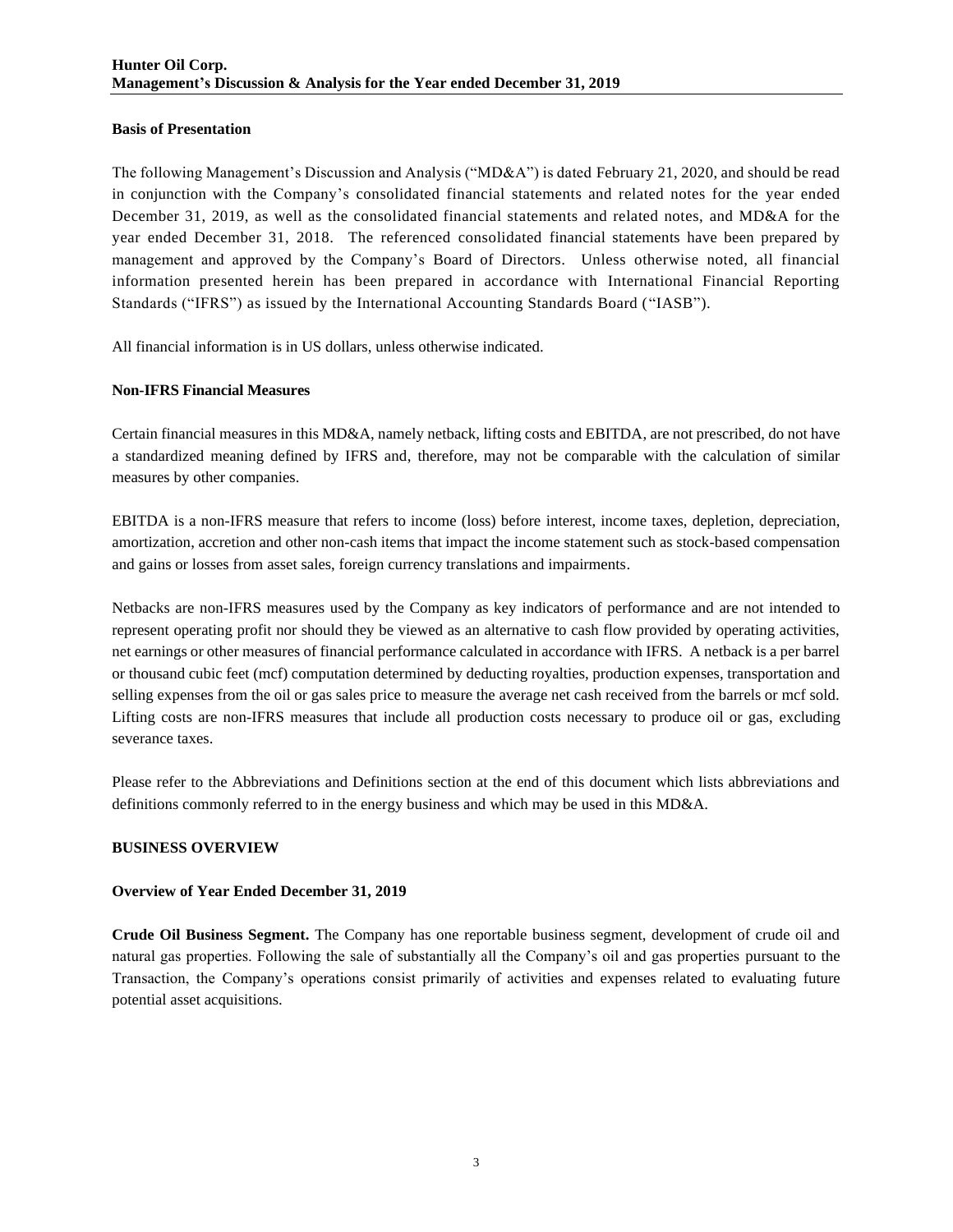**Subsidiaries and Operations.** The operations of the Company include Hunter Oil Corp. (the Parent Company) and its wholly-owned subsidiaries. The following table lists the Company's principal operating subsidiaries, their jurisdiction of incorporation, and its percentage ownership of their voting securities as of the date of this report:

| <b>Subsidiary Name</b>           | <b>Jurisdiction</b> | <b>Ownership 2019</b> | <b>Ownership 2018</b> |
|----------------------------------|---------------------|-----------------------|-----------------------|
| Hunter Oil Management Corp.      | Florida, USA        | 100%                  | 100%                  |
| Hunter Ventures Corp. (3)        | Delaware, USA       | $0\%$                 | 100%                  |
| Hunter Oil Resources Corp.       | Delaware, USA       | 100%                  | 100%                  |
| Hunter Oil Production Corp.      | Florida, USA        | 100%                  | 100%                  |
| Ridgeway Arizona Oil Corp. (1)   | Arizona, USA        | $0\%$                 | 0%                    |
| <b>EOR Operating Company (1)</b> | Texas, USA          | $0\%$                 | $0\%$                 |
| Milnesand Minerals Inc. (2) (3)  | Delaware, USA       | $0\%$                 | 100%                  |
| Chaveroo Minerals Inc. (2)(3)    | Delaware, USA       | $0\%$                 | 100%                  |
| Hunter Ranch Corp. (3)           | Delaware, USA       | $0\%$                 | 100%                  |

(1) Results of discontinued operations included to August 31, 2018. Subsidiaries sold as disposal of discontinued operations.

(2) Results of discontinued operations. Assets and liabilities of each subsidiary sold as part of discontinued operations.

(3) Entities formally dissolved during the year ended December 31, 2019.

### **OVERALL PERFORMANCE**

#### **Consolidated Statements of Operations and Comprehensive Loss:**

| (In thousands of US dollars)                               |    | <b>Three Months Ended</b><br>December 31, |    | <b>Year Ended</b><br>December 31, |    |        |    |         |  |
|------------------------------------------------------------|----|-------------------------------------------|----|-----------------------------------|----|--------|----|---------|--|
|                                                            |    | 2019                                      |    | 2018                              |    | 2019   |    | 2018    |  |
| Expenses                                                   |    |                                           |    |                                   |    |        |    |         |  |
| General and administrative                                 |    | 28                                        |    | 56                                |    | 210    |    | 381     |  |
| Management fees and consulting                             |    | 90                                        |    | 126                               |    | 378    |    | 360     |  |
| Other, net                                                 |    | ۰                                         |    | 5                                 |    |        | 54 |         |  |
| Stock-based compensation                                   |    |                                           |    | 176                               |    |        |    | 200     |  |
| Foreign currency translation (gain) loss                   |    | (18)                                      |    | 80                                |    | (44)   |    | 60      |  |
| Total expenses                                             |    | 100                                       |    | 443                               |    | 544    |    | 1,055   |  |
| Net loss from continuing operations                        | S  | (100)                                     | \$ | (443)                             | -S | (544)  | S  | (1,055) |  |
| <b>Discontinued Operations</b>                             |    | (42)                                      |    | (146)                             |    | (70)   |    | (4,661) |  |
| Net loss comprehensive loss for the period                 | \$ | (142)                                     | \$ | (589)                             | \$ | (614)  | \$ | (5,716) |  |
| Loss per share continuing operations - basic and diluted   | \$ | (0.01)                                    | \$ | (0.03)                            | \$ | (0.04) | \$ | (0.09)  |  |
| Loss per share discontinued operations - basic and diluted |    | (0.00)                                    |    | (0.01)                            |    | (0.01) |    | (0.38)  |  |
| Total                                                      | \$ | (0.01)                                    | \$ | (0.04)                            | \$ | (0.05) | \$ | (0.47)  |  |

As previously noted, on August 31, 2018, certain subsidiaries of the Company sold substantially all the Company's oil and gas operations and related assets, for an aggregate total proceeds of \$21.5 million. The Purchaser also agreed to assume all retirement obligations associated with the Assets. As a result of the sale, the results from operations of the Assets have been presented as discontinued operations. A summary of the results of operations up to the close of the Transaction are presented below. All other discussions and references herein to operations and expenses of the Company solely relate to the continuing operations of the Company. Accordingly, all comparative figures have been reclassified to reflect the continuing operations.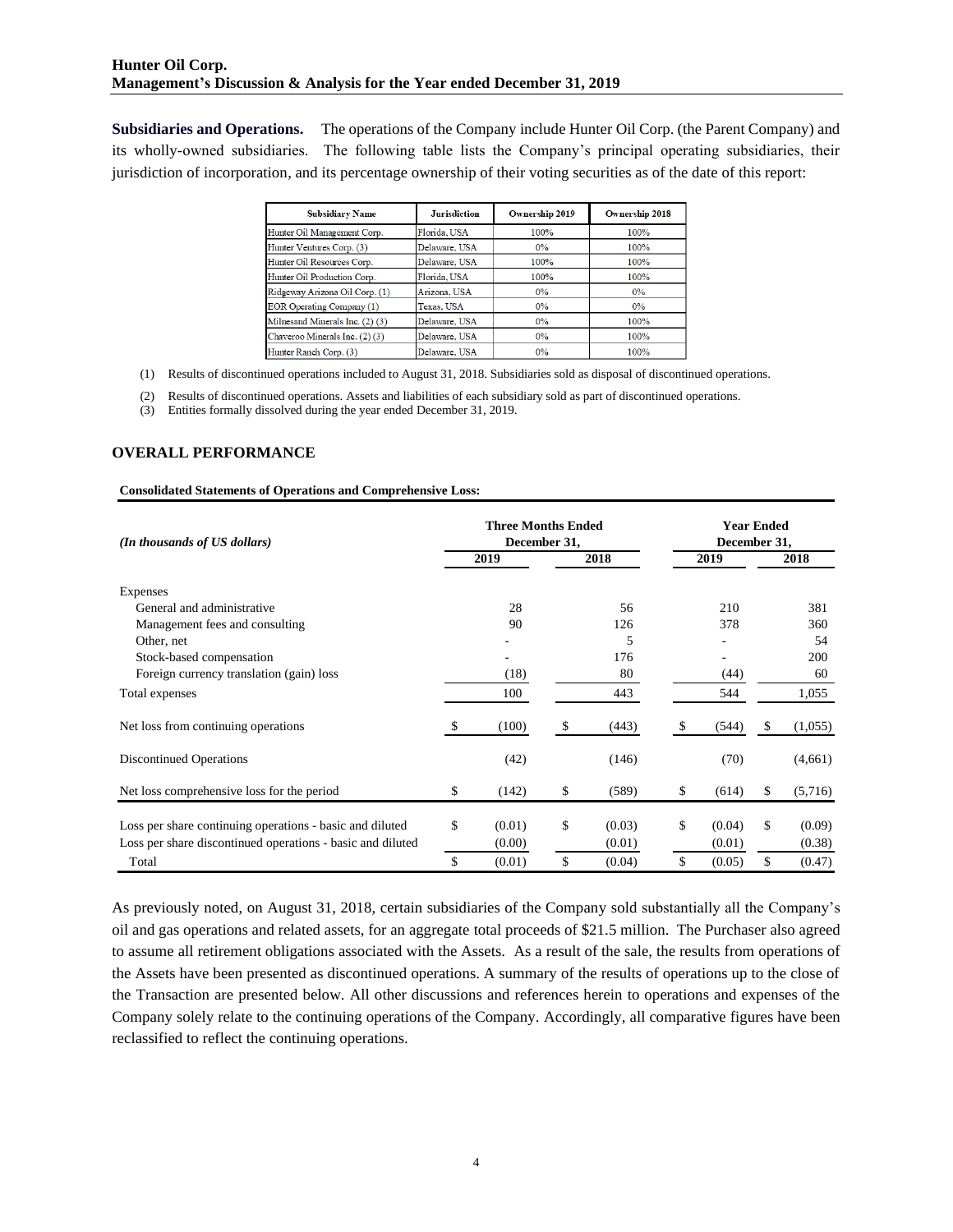# **DISCUSSION OF OPERATIONS**

# **Discontinued Operations**

A summary of the results of discontinued operations included in the years ended December 31, 2019 and 2018 is presented below.

The results of discontinued operations are as follows:

|                                              | Year Ended               |      |                          |         |  |
|----------------------------------------------|--------------------------|------|--------------------------|---------|--|
|                                              | December 31,             |      |                          |         |  |
|                                              |                          | 2019 |                          | 2018    |  |
| <b>Revenues</b>                              |                          |      |                          |         |  |
| Oil and gas sales                            | \$                       |      | \$                       | 1,348   |  |
| Less: Royalties                              |                          |      |                          | (302)   |  |
| Revenues, net of royalties                   |                          |      |                          | 1,046   |  |
| <b>Expenses</b>                              |                          |      |                          |         |  |
| Operating and production costs               |                          |      |                          | 639     |  |
| Workover expenses                            |                          |      |                          | 225     |  |
| General and administrative                   |                          | 70   |                          | 2,484   |  |
| Depreciation and depletion                   |                          |      |                          | 415     |  |
| Accretion                                    |                          |      |                          | 277     |  |
| Other, net                                   |                          |      |                          | 50      |  |
| Stock-based compensation                     |                          |      |                          | 532     |  |
| <b>Impairment</b> loss                       |                          |      |                          | 1,011   |  |
| <b>Total expenses</b>                        |                          | 70   |                          | 5,633   |  |
| <b>Net loss from Discontinued Operations</b> | \$                       | (70) | \$                       | (4,587) |  |
| <b>Loss from Discontinued Operations:</b>    |                          |      |                          |         |  |
| Results from discontinued operations         | \$                       | (70) | \$                       | (4,587) |  |
| Loss on disposal of assets                   |                          |      |                          | (74)    |  |
| Loss from discontinued operations            | $\overline{\mathcal{S}}$ | (70) | $\overline{\mathcal{S}}$ | (4,661) |  |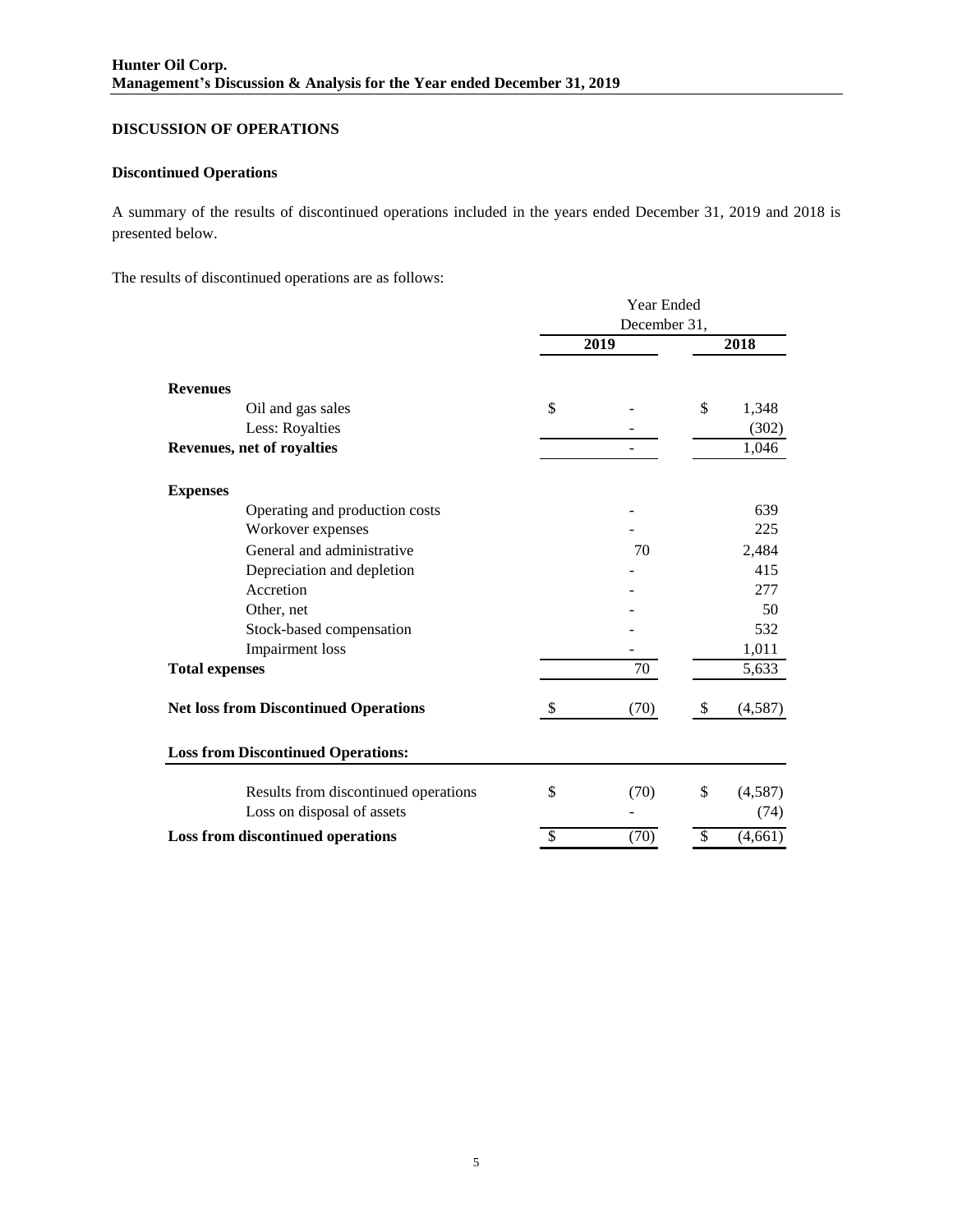# **General & Administrative**

General and administrative expenses for the years ended December 31, 2019 and 2018, were as follows:

|                                           | Year Ended |      |   |      |  |  |
|-------------------------------------------|------------|------|---|------|--|--|
|                                           |            | 2019 |   | 2018 |  |  |
| Accounting and tax                        | \$         |      | S | 94   |  |  |
| Insuance                                  |            | 9    |   | 37   |  |  |
| Legal                                     |            | 91   |   |      |  |  |
| Office & General                          |            | 59   |   | 47   |  |  |
| Public company reporting                  |            | 31   |   | 67   |  |  |
| Travel and accomodation                   |            | 9    |   | 59   |  |  |
| Total General and Administrative Expenses |            | 210  |   | 381  |  |  |

General and administrative expenses decreased approximately \$0.17 million to \$0.21 million for the year ended December 31, 2019, when compared to the same twelve months in 2018. The decrease was related to the reduced level of management and overhead in 2019 as compared to 2018 which included administrative costs prior to the sale of the Company's discontinued operations. General and administrative expenses were \$0.03 million and \$0.06 million for the quarters ended December 31, 2019 and 2018, respectively.

### **Stock-Based Compensation**

Stock-based compensation expense is a non-cash expense that is based on the fair values of stock options granted and amortized over the vesting periods of the options. During the year ended December 31, 2019 the Company did not recognize any stock based compensation.

During the year ended December 31, 2018, the Company recognized approximately \$0.07 million in stock-based compensation expense (being the aggregate of all stock-based compensation between continuing and discontinued operations) on the options that vested during the year. The compensation expense was based on the estimated fair value of the options on the grant date in accordance with the fair value method of accounting for stock-based compensation. In addition, the Company entered into agreements to cancel certain outstanding stock options in connection with the Transaction. The cancellation constitutes a share-based payment and as a result any cash payments made in excess of the previously vested and expensed stock-based compensation were expensed. The Company recorded an expense of \$0.02 million in relation to cash settlements of stock options in excess of their fair value, as at the settlement date, for the year ended December 31, 2018. As the settlement related to the sold operations, these amounts have been included in discontinued operations.

## **Foreign Exchange Gain (Loss)**

The Company's functional currency and presentational currency, as determined under International Accounting Standard ("IAS") 21, *The Effects of Changes in Foreign Exchange Rates*, is the United States dollar. All of the Company's operating expenses and capital expenditures are paid in the United States dollar except for the revenue and expenses of the Canadian parent company and all historical equity issuances of the Canadian parent which are denominated in Canadian dollars. There will continue to be an impact from currency translation and exchange gains and losses, but we believe this translation will have a small impact on our financial results. The average Canadian/US dollar exchange rate was \$0.75 and \$0.77 for the years ended December 31, 2019 and 2018 respectively.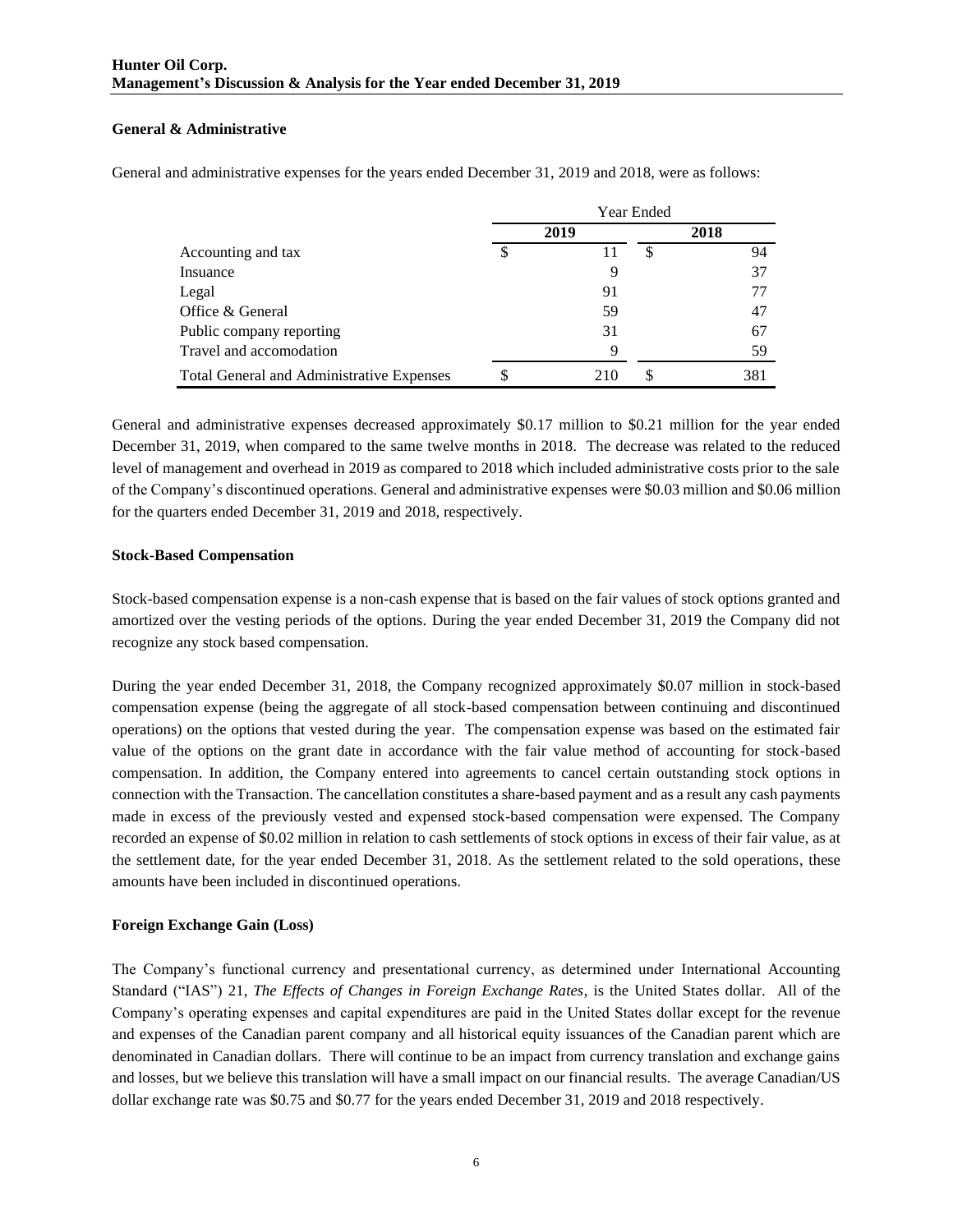|                                          |  | <b>Three Months Ended</b> | <b>Year Ended</b> |       |              |       |  |         |  |  |
|------------------------------------------|--|---------------------------|-------------------|-------|--------------|-------|--|---------|--|--|
| (In thousands of US Dollars)             |  | December 31,              |                   |       | December 31, |       |  |         |  |  |
|                                          |  | 2019                      |                   | 2018  |              | 2019  |  | 2018    |  |  |
| Net comprehensive loss                   |  | (142)                     | S                 | (589) |              | (614) |  | (5,716) |  |  |
| Adjustments:                             |  |                           |                   |       |              |       |  |         |  |  |
| Loss from discontinued operations        |  | 42                        |                   | 146   |              | 70    |  | 4,661   |  |  |
| Financing costs and other, net           |  | $\overline{\phantom{a}}$  |                   |       |              |       |  | 54      |  |  |
| Stock-based compensation                 |  | $\overline{\phantom{0}}$  |                   | 176   |              |       |  | 200     |  |  |
| Foreign currency translation (gain) loss |  |                           |                   | 80    |              |       |  | 60      |  |  |
| EBITDA                                   |  | (100)                     |                   | (182) |              | (544) |  | (741)   |  |  |

# **Earnings before Interest, Taxes, Depreciation, Depletion and Amortization (EBITDA) Reconciliation**

# **LIQUIDITY AND CAPITAL RESOURCES**

The Company had unrestricted cash balances of \$1.1 million and \$1.7 million, as of December 31, 2019 and 2018 respectively. Following the sale of its discontinued operations, the Company has \$1.0 million of working capital available as of December 31, 2019.

The Company has sufficient cash to fund its current operations; however, the Company anticipates that additional property acquisitions or business development will require additional funding. The Company will consider all available sources of financing to develop such projects, including equity, bank and mezzanine debt, asset sales and joint venture arrangements.

While the consolidated financial statements were prepared on the basis that the Company will continue to operate as a going concern, which assumes that the Company will be able to realize its assets and discharge its liabilities in the normal course of business for the twelve-month period following the date of these consolidated financial statements, certain conditions and events cast significant doubt on the validity of this assumption. For the year ended December 31, 2019, the Company had negative cash flows from continuing operations of approximately \$0.54 million and, at December 31, 2019, an accumulated deficit of approximately \$120.1 million. The Company also expects to incur further losses during the future development of its business. The Company's ability to continue as a going concern is dependent upon its ability identify a suitable target business or assets to generate profitable operations and to obtain additional funding from loans or equity financings or through other arrangements. Although the Company has been successful in obtaining financing, there is no assurance that it will be able to obtain adequate financing in the future or that such financing will be on terms acceptable to the Company.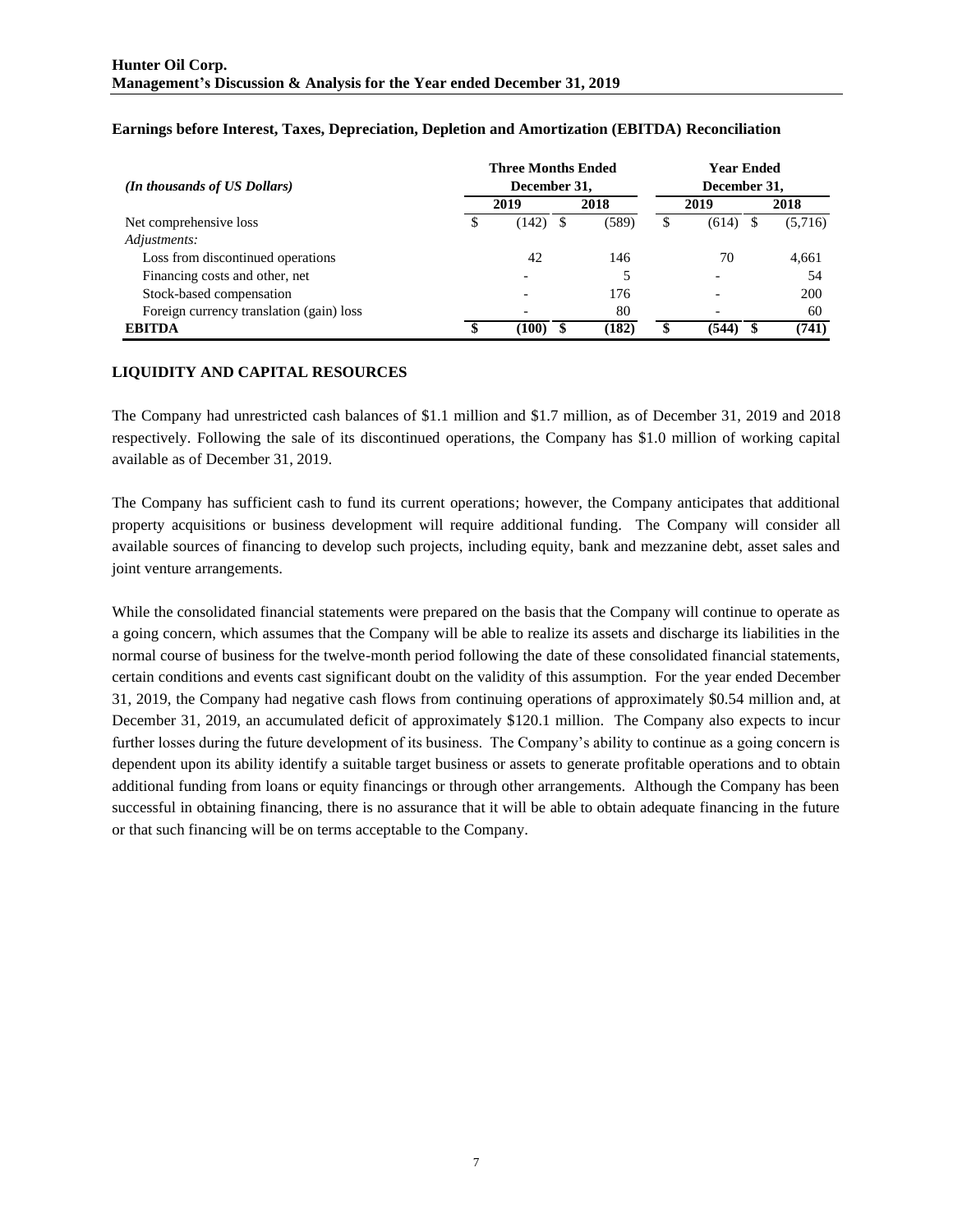# **QUARTERLY RESULTS OF OPERATIONS AND SELECT FINANCIAL DATA**

# **Summary of Quarterly Information:**

### **Quarterly Revenue, Loss and Earnings Per Share:**

| (In thousands except per share amounts) |       |                          |        |                          |      |                          |  |                          |       |                                            |        |                          |       |                              |        |  |
|-----------------------------------------|-------|--------------------------|--------|--------------------------|------|--------------------------|--|--------------------------|-------|--------------------------------------------|--------|--------------------------|-------|------------------------------|--------|--|
|                                         |       |                          |        | 2018                     |      |                          |  |                          |       |                                            |        | 2019                     |       |                              |        |  |
|                                         | First |                          | Second |                          |      | Third                    |  | Fourth                   | First |                                            | Second |                          | Third |                              | Fourth |  |
| Revenues                                |       | $\overline{\phantom{a}}$ |        | $\overline{\phantom{0}}$ |      | $\overline{\phantom{a}}$ |  | $\overline{\phantom{a}}$ |       |                                            | S      | $\overline{\phantom{a}}$ |       |                              |        |  |
| Revenues (from discontinued operations) |       | 457                      |        | 509                      | - \$ | 383 \$                   |  | $\overline{\phantom{a}}$ | S     |                                            | S      |                          |       |                              |        |  |
| Net comprehensive loss                  |       |                          |        | $(708)$ \$ $(1,753)$ \$  |      | $(2,666)$ \$ $(589)$     |  |                          |       | \$ (267) \$                                |        |                          |       | $(66)$ \$ $(139)$ \$ $(142)$ |        |  |
| Per share - basic                       |       | \$ (0.08)                | \$.    | $(0.13)$ \$              |      | $(0.20)$ \$ $(0.04)$     |  |                          |       | $$ (0.02) \$ (0.01) \$ (0.01) \$ (0.01)$   |        |                          |       |                              |        |  |
| Per share - diluted                     |       | \$ (0.08)                |        | $(0.13)$ \$              |      | $(0.20)$ \$ $(0.04)$     |  |                          |       | \$ (0.02) \$ (0.01) \$ (0.01) \$ (0.01) \$ |        |                          |       |                              |        |  |

### **Selected Annual Information**

The following information is presented from annual information in the Company's audited financial statements for the periods indicated and prepared on the basis of the accounting principles effective for such period, as indicated:

| (In thousands except per share amounts)             | Year Ended December 31, <sup>(1)</sup> |        |              |         |    |         |  |  |  |  |  |
|-----------------------------------------------------|----------------------------------------|--------|--------------|---------|----|---------|--|--|--|--|--|
|                                                     |                                        | 2019   |              | 2018    |    | 2017    |  |  |  |  |  |
| Revenues                                            |                                        |        |              |         |    |         |  |  |  |  |  |
| <b>Continung Operations</b>                         | \$                                     |        | \$           |         | \$ |         |  |  |  |  |  |
| <b>Discontinued Operations</b>                      |                                        |        |              | 1,348   |    | 1,538   |  |  |  |  |  |
| <b>Total Revenues</b>                               | -S                                     |        | \$           | 1,348   | \$ | 1,538   |  |  |  |  |  |
| Net comprehensive loss                              |                                        |        |              |         |    |         |  |  |  |  |  |
| <b>Continuing Operations</b>                        | \$                                     | (544)  | \$           | (1,055) | \$ | (916)   |  |  |  |  |  |
| <b>Discontinued Operations</b>                      |                                        | (70)   |              | (4,661) |    | (2,270) |  |  |  |  |  |
| Net comprehensive loss                              | <sup>S</sup>                           | (614)  | \$           | (5,716) | \$ | (3,186) |  |  |  |  |  |
| Net loss per common share - basis and fully diluted |                                        |        |              |         |    |         |  |  |  |  |  |
| <b>Continuing Operations</b>                        | \$                                     | (0.04) | \$           | (0.09)  | \$ | (0.11)  |  |  |  |  |  |
| <b>Discontinued Operations</b>                      |                                        | (0.01) |              | (0.38)  | \$ | (0.28)  |  |  |  |  |  |
| Total net loss per common share                     | <sup>\$</sup>                          | (0.05) | $\mathbb{S}$ | (0.47)  | \$ | (0.39)  |  |  |  |  |  |
| Total assets                                        | \$                                     | 1,275  | \$           | 1,932   | \$ | 36,338  |  |  |  |  |  |
| Total non-current financial liabilities             | \$                                     |        | \$           |         | \$ | 12,751  |  |  |  |  |  |

# **Three Year Select Financial Data:**

**(1)** The selected annual information was prepared in accordance with IFRS. Amounts are denominated in US dollars, which the Company determined under International Accounting Standard (IAS) 21 is its functional currency.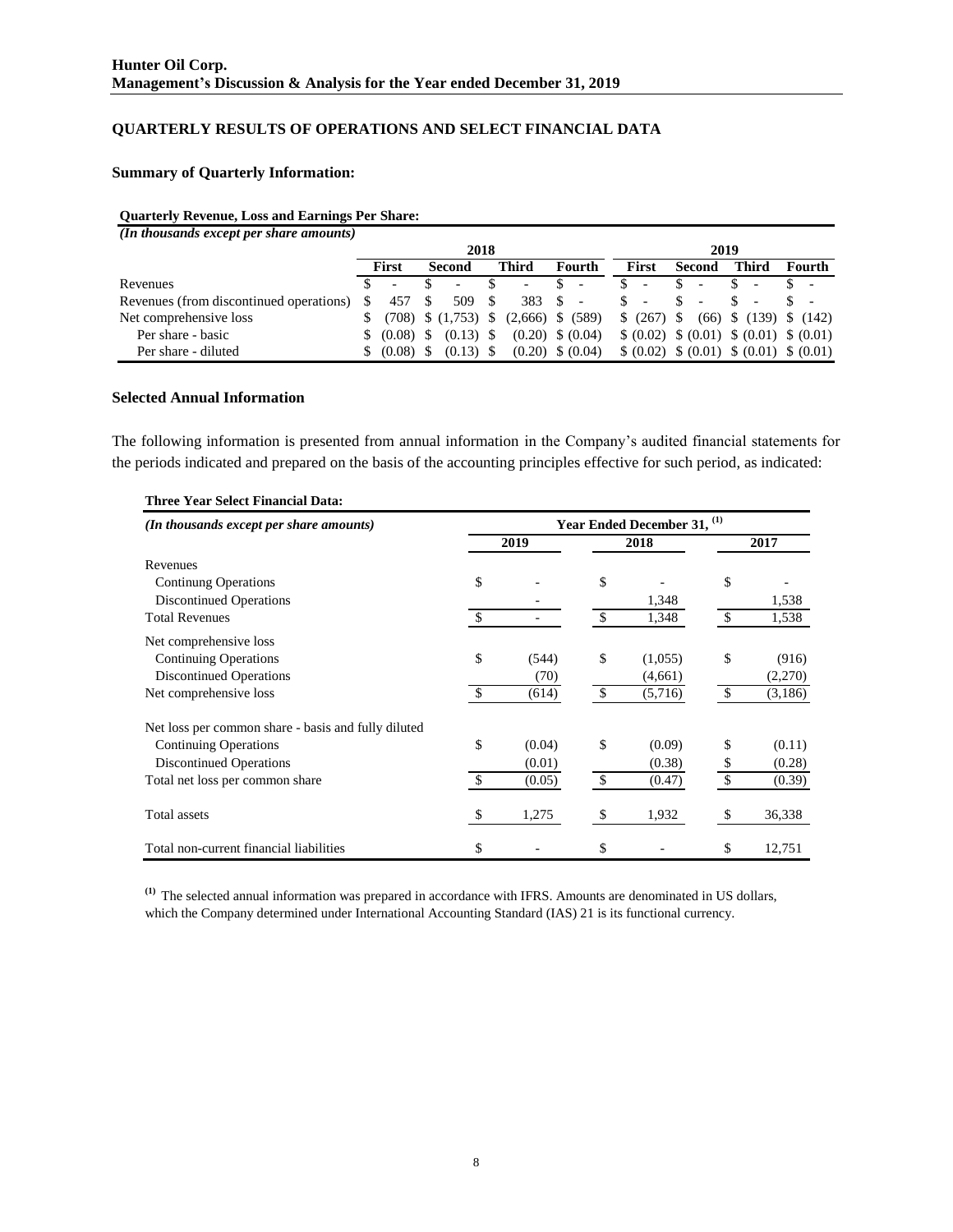## **Equity Transactions**

There were no equity transactions incurred during the year ended December 31, 2019.

During the year ended December 31, 2018, the Company closed a non-brokered private placement of 5,000,000 common shares of the Company at a price of C\$0.40 per share to raise gross proceeds of C\$2.0 million (USD \$1.54 million). In addition, during the year the Company issued 190,000 shares on the exercise of stock options for aggregate proceeds of \$0.12 million. In addition, the Company declared and paid a capital distribution of \$16.58 million at a price of \$1.25 per share. As of December 31, 2019, and 2018, \$0.03 million of payments remained outstanding due to uncashed payments or returned addresses. These amounts have been included in accrued liabilities as at December 31, 2019.

# **DISCLOSURE OF CONTROLS, PROCEDURES AND INTERNAL CONTROLS OVER FINANCIAL REPORTING**

As a TSX Venture Exchange issuer, the Company's officers are not required to certify the design and evaluation of operating effectiveness of the Company's disclosure controls and procedures ("DC&P") or its internal controls over financial reporting ("ICFR"). The Company maintains DC&P designed controls to ensure that information required to be disclosed in reports filed or submitted is accumulated and communicated to management, including the Chief Executive Officer and the Chief Financial Officer, as appropriate, to allow timely decisions regarding required disclosure. In addition, the Chief Executive Officer and the Chief Financial Officer have designed controls over financial reporting to provide reasonable assurance regarding the reliability of financial reporting and the preparation of consolidated financial statements for external purposes in accordance with generally accepted accounting principles. Due to its size, the small number of employees, the scope of its current operations and its limited liquidity and capital resources, there are inherent limitations on the Company's ability to design and implement on a costeffective basis the DC&P and ICFR procedures, the effect of which may result in additional risks related to the quality, reliability, transparency and timeliness of its interim filings and other reports. There have been no changes in ICFR during the year ended December 31, 2019.

## **OFF-BALANCE SHEET ARRANGEMENTS**

The Company does not have any special purpose entities nor is it party to any arrangements that would be excluded from the consolidated balance sheet.

## **RELATED PARTY TRANSACTIONS**

During the year ended December 31, 2019, the Company incurred expenses from transactions with the two related parties identified below.

The Company is party to a management services agreement with Century Capital Management Ltd., a company controlled by the Company's Executive Chairman. Pursuant to this management services agreement, the Company incurred approximately \$0.24 million and \$0.24 million in management fees, and office expenses during the years ended December 31, 2019 and 2018, respectively. Additionally, in 2018 the Company incurred \$0.25 million as a change of control payment to Century Capital Management Ltd, in connection with the sale of assets of the Company. The Company currently operates under a monthly agreement for \$0.02 million per month.

The Company incurred management consulting fees paid to a company controlled by the CFO of approximately \$0.07 million during the year ended December 31, 2019 (2018 - \$0.02 million).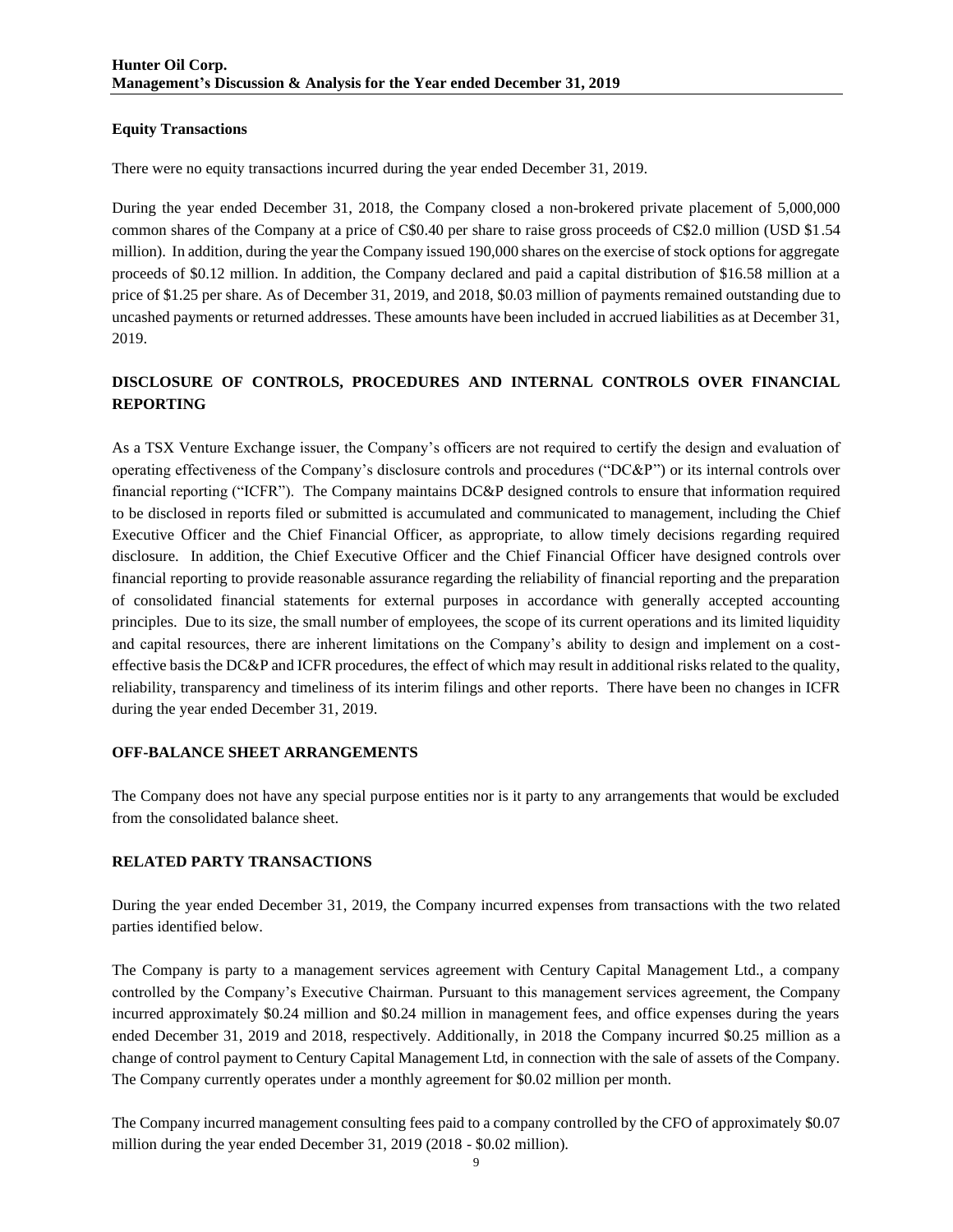# **CRITICAL ACCOUNTING ESTIMATES**

Estimates and underlying assumptions are reviewed on an ongoing basis and involve significant estimation uncertainty which have a significant risk of causing adjustments to the carrying amounts of assets and liabilities. Revisions to accounting estimates are recognized in the year in which the estimates are reviewed and for any future years affected. Significant judgments, estimates and assumptions made by management in the consolidated financial statements are outlined below:

*Deferred income tax assets:* Assessing the recoverability of deferred income tax assets requires significant estimates related to expectations of future taxable income based on forecasted cash flows from operations as well as interpretations and judgements on uncertain tax positions of applicable tax laws. Such judgements include determining the likelihood of tax positions being successfully challenged by tax authorities based on information from relevant tax interpretations and tax laws. To the extent such interpretations are challenged by the tax authorities or future cash flows and taxable income differ significantly from estimates, the ability to realize deferred tax assets recorded at the balance sheet date may be compromised. Refer to Note 9 in the Company's consolidated financial statements for the year ended December 31, 2019, for further details.

*Financial instruments:* The estimated fair values of financial assets and liabilities, by their very nature, are subject to measurement uncertainty due to their exposure to credit, liquidity and market risks. The fair value of these derivatives is determined using valuation models which require assumptions concerning the amount and timing of future cash flows and discount rates. Management's assumptions rely on external observable market data, including quoted commodity prices and volatility. The resulting fair value estimates may not be indicative of the amounts realized or settled in current market transactions and, as such, are subject to measurement uncertainty.

*Impairment of assets:* The Company evaluates its assets for possible impairment at the CGU level. The determination of CGUs requires judgement in defining the smallest grouping of integrated assets that generate identifiable cash inflows that are largely independent of the cash inflows of other assets or groups of assets. The allocation of assets into CGUs has been determined based on similar geological structure, shared infrastructure, geographical proximity, commodity type, the existence of active markets, similar exposure to market risks, and the way in which management monitors the operations.

The recoverable amounts of CGUs and individual assets have been determined based on the higher of fair value less costs of disposal model and value in-use model. The key assumptions the Company uses in estimating future cash flows for recoverable amounts are: anticipated future commodity prices, expected production volumes, future operating and development costs, estimates of inflation on costs and expenditures, expected income taxes and discount rates. In addition, the Company considers the current environmental, social and governance issues affecting its property interests and operations, including the current legislative and regulatory activity affecting the permitting and approval of its projects and operations. Changes to these assumptions will affect the estimated recoverable amounts attributed to a CGU or individual assets and may then require a material adjustment to their related carrying value.

The decision to transfer exploration and evaluation assets to property and equipment is based on management's determination of a property's technical feasibility and commercial viability based on proved and probable reserves as well as related future cash flows.

Judgements are required to assess when impairment indicators exist and impairment testing is required. In determining the recoverable amount of assets, in the absence of quoted market prices, impairment tests are based on estimates of reserves, production rates, future oil and natural gas prices, future costs, discount rates, market value of land and other relevant assumptions.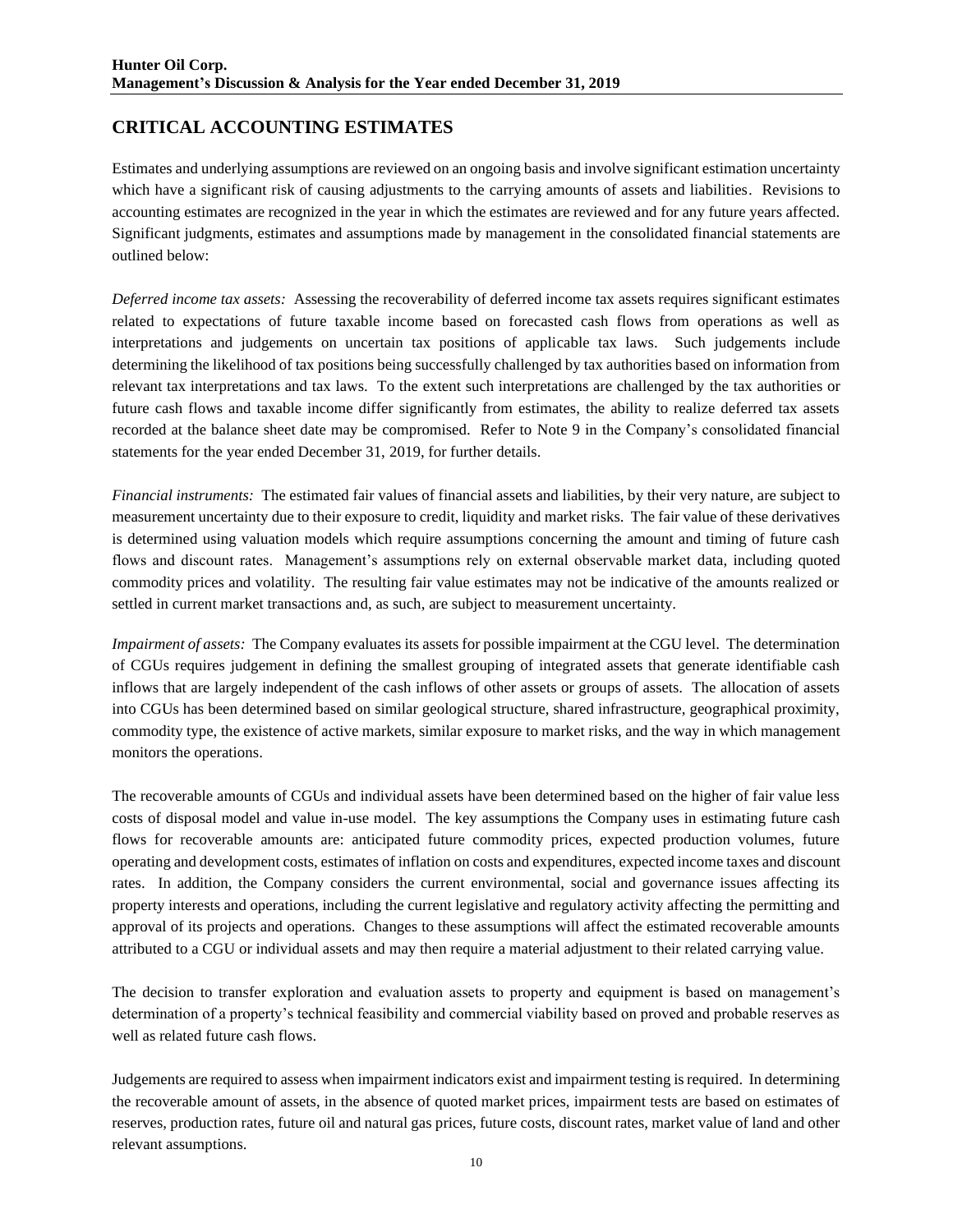The application of the Company's accounting policy for exploration and evaluation assets requires management to make certain judgements as to future events and circumstances as to whether economic quantities of reserves will be found to assess if technical feasibility and commercial viability has been achieved.

Judgements are made by management to determine the likelihood of whether deferred income tax assets at the end of the reporting period will be realized from future taxable earnings.

*Accrued Liabilities:* The Company estimates and recognizes liabilities for future retirement obligations and restoration of oil and gas development wells. These provisions are based on estimated costs, which take into account the anticipated method and extent of restoration. Actual costs are uncertain, and estimates can vary as a result of changes to relevant laws and regulations, the emergence of new restoration techniques, operating experience and prices. The expected timing of future retirement may change due to these factors.

# **NEW ACCOUNTING STANDARDS**

## *IFRS 16: Leases*

This is the first period for which the Company has applied IFRS 16. The Company has adopted IFRS 16 on a modified retrospective approach. This new standard replaces IAS 17 Leases and the related interpretative guidance. IFRS 16 applies a control model to the identification of leases, distinguishing between a lease and a service contract on the basis of whether the customer controls the asset being leased. For those assets determined to meet the definition of a lease, IFRS 16 introduces significant changes to the accounting by lessees, introducing a single, on-balance sheet accounting model that is similar to current finance lease accounting, with limited exceptions for short-term leases or leases of low value assets. Lessor accounting is not substantially changed.

As a result of the sale of the Company's discontinued operations in 2018, the Company has no outstanding lease arrangements other than month to month office leases. As a result, there have been no adjustments to these consolidated financial statements as a result of the transition to IFRS 16 as of January 1, 2019. Comparative figures for 2018 have not been restated as a result of applying the modified retrospective approach.

## **FUTURE ACCOUNTING PRONOUNCEMENTS**

There are no other IFRS or IFRIC interpretations that are not yet effective that would be expected to have a material impact on the Company.

## **POTENTIAL RISKS AND UNCERTAINTIES**

The resource industry is highly competitive and, in addition, exposes the Company to a number of risks. Resource exploration and development involves a high degree of risk, which even a combination of experience, knowledge and careful evaluation may not be able to overcome. It is also highly capital intensive and the ability to complete a development project may be dependent on the Company's ability to raise additional capital. In certain cases, this may be achieved only through joint ventures or other relationships, which would reduce the Company's ownership interest in the project. There is no assurance that development operations will prove successful.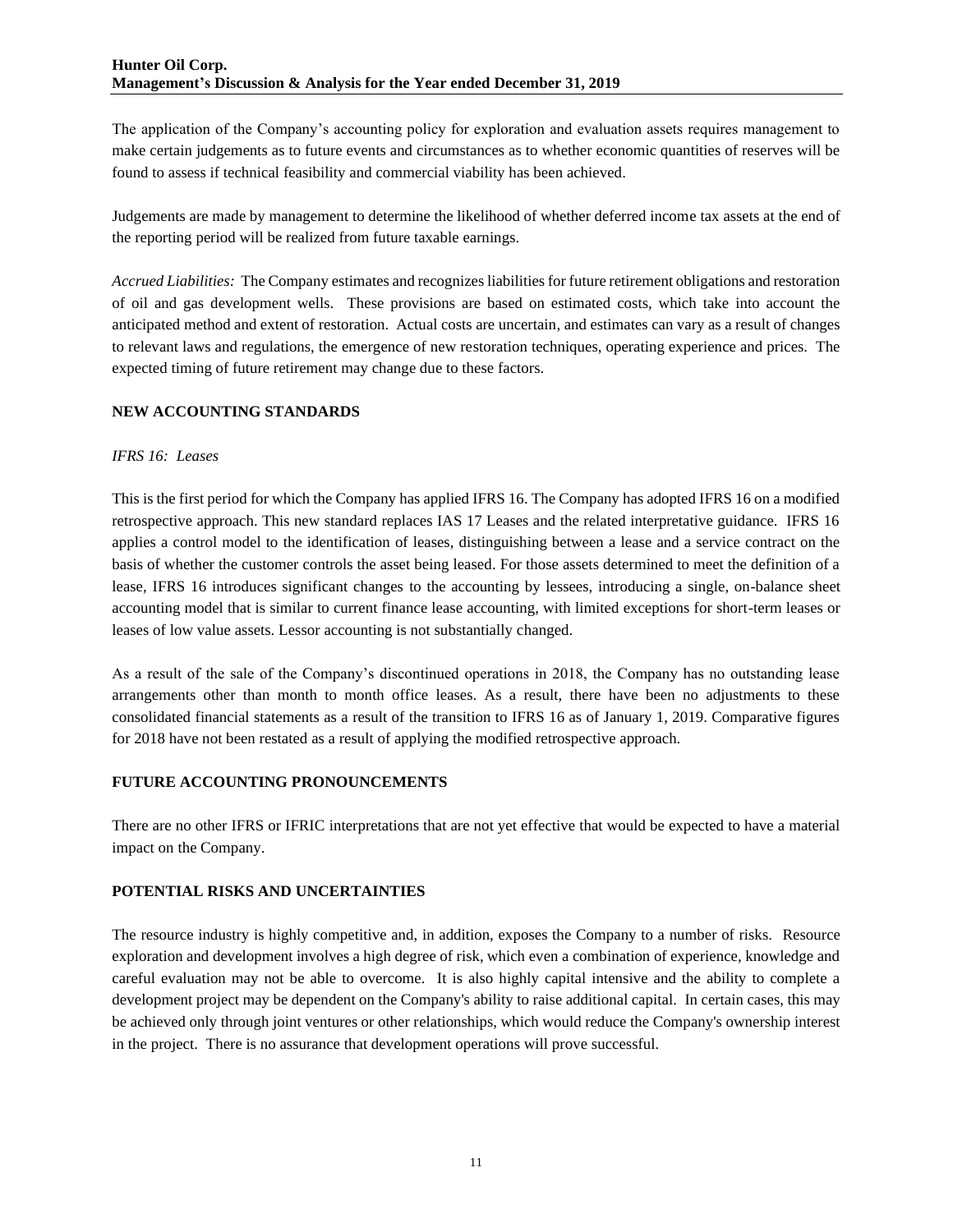## **Risks Associated with Financial Assets and Liabilities**

The Company is exposed to financial risks arising from its financial assets and liabilities. Financial risks include market risks (such as commodity prices, foreign exchange and interest rates), credit risk and liquidity risk. The future cash flows of financial assets or liabilities may fluctuate due to movements in market prices and the exposure to credit and liquidity risks. Disclosures relating to exposure risk are provided in detail below

# **Credit Risk**

Credit risk is the risk of an unexpected loss if a customer or counterparty to a financial instrument fails to meet its contractual obligations. The Company's financial instruments exposed to concentrations of credit risk are primarily cash and cash equivalents, including restricted cash and accounts receivable.

The Company's receivables mainly consist of amounts due from the Government of Canada in relation to Goods and Services tax refunds.

# **Liquidity Risk**

Although the Company has no current operations nor operating remaining assets, other than cash, the Board of Directors is actively seeking a transaction(s) whereby it will continue as a going concern. The proposed business of the Company involves a high degree of risk and there is no assurance that the Company will identify an appropriate business for acquisition or investment, and even if so identified, it may not be able to finance such an acquisition or investment within the requisite period. Additional funds will be required to enable the Company to pursue such an initiative and the Company may be unable to obtain such financing on terms which are satisfactory to it. Furthermore, there is no assurance that the business will be profitable. These factors indicate the existence of a material uncertainty that may cast doubt about the Company's ability to continue as a going concern. The consolidated financial statements do not reflect the adjustments to the carrying values of assets and liabilities and the reported expenses and balance sheet classifications that would be necessary were the going concern assumption deemed to be inappropriate. These adjustments could be material.

## **Foreign Exchange Risk**

Substantially all of the Company's assets and expenditures are either denominated in or made with US dollars. As a result, the Company has limited exposure to foreign exchange risk in relation to existing commitments or assets denominated in a foreign currency. The Company has chosen not to enter into any foreign exchange contracts since its Canadian dollar working capital balances are not significant to the consolidated entity.

## **Additional Financing**

To the extent that external sources of capital, including the issuance of additional common shares, become limited or unavailable, the Company's ability to make necessary capital investments to maintain or expand its oil and gas exploration and development activities will be impaired.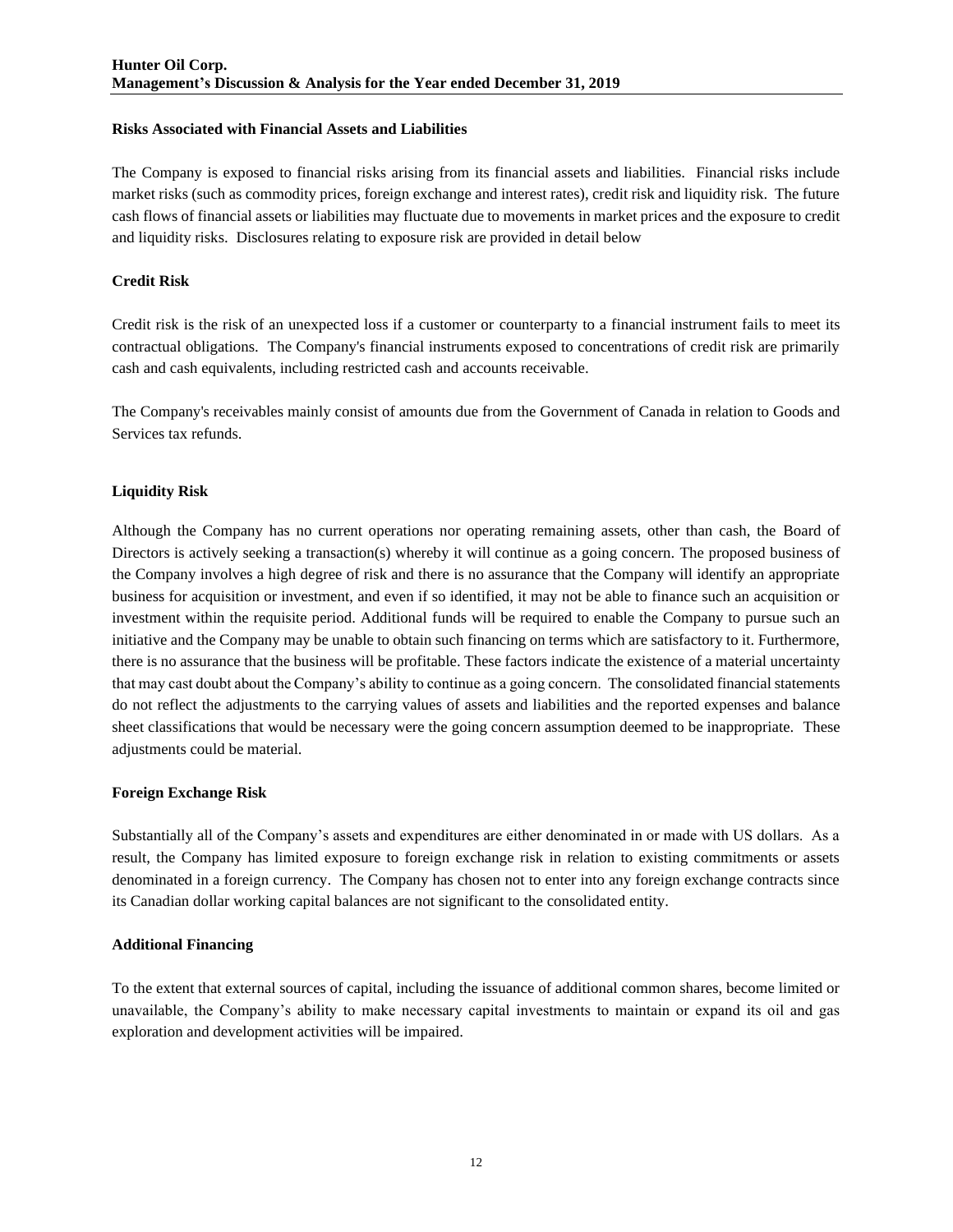## **Commodity Price Risk**

The Company is exposed to fluctuations in the world commodity prices for its products with a corresponding impact to cash flow. Reduced cash flow may result in lower levels of capital being available for field activity, thus compromising the Company's capacity to grow production while at the same time replacing continuous production declines from existing properties. When the Company forecasts increased debt levels due to capital expenditures exceeding cash flow, it may enter into oil and natural gas hedging contracts in order to provide stability of future cash flow. The Company engages in derivative financial instruments solely to manage its commodity price risk exposure relative to its actual commodity production and not for speculative purposes. The Company had no derivative contracts in place at December 31, 2019.

### **Dependence on Key Personnel**

The Company has a small management team and the loss of a key individual or the inability to attract suitably qualified personnel in the future could materially and adversely affect the Company's business.

### **Environmental Regulation**

The oil and gas industry is subject to environmental regulation. A breach of such legislation may result in the imposition of fines or issuance of clean up orders in respect of the Company or its properties. Such legislation may be changed to impose higher standards and potentially costlier obligations. The Company endeavors to operate in such a manner to ensure it conforms to the standards and government regulations required for each jurisdiction in which it operates.

### **Foreign Investments**

The Company expects that its oil and gas exploration activities will take place principally outside of Canada for the foreseeable future. As such, the Company's operations are subject to a number of risks over which it has no control. These risks may include risks related to economic, social or political instability or change, terrorism, hyperinflation, currency non-convertibility or instability, changes of laws affecting foreign ownership, government participation, taxation, working conditions, rates of exchange, exchange control, exploration licensing, petroleum and export licensing and export duties as well as government control over domestic oil and gas pricing. The Company endeavors to operate in such a manner in order to minimize and mitigate its exposure to these risks. However, there can be no assurance that the Company will be successful in protecting itself from the impact of all of these risks.

### **General Economic Conditions**

There has been a high level of volatility in the world financial markets over the past few years. This volatility has caused investors to become less willing to provide debt or equity financing to most companies and in particular to junior resource companies. This will potentially make completing financings for the Company difficult in the foreseeable future.

### **Market Risks**

The Company is subject to normal market risks including fluctuations in foreign exchange rates and interest rates. While the Company manages its operations in order to minimize exposure to these risks, the Company has not entered into any derivatives or contracts to hedge or otherwise mitigate this exposure.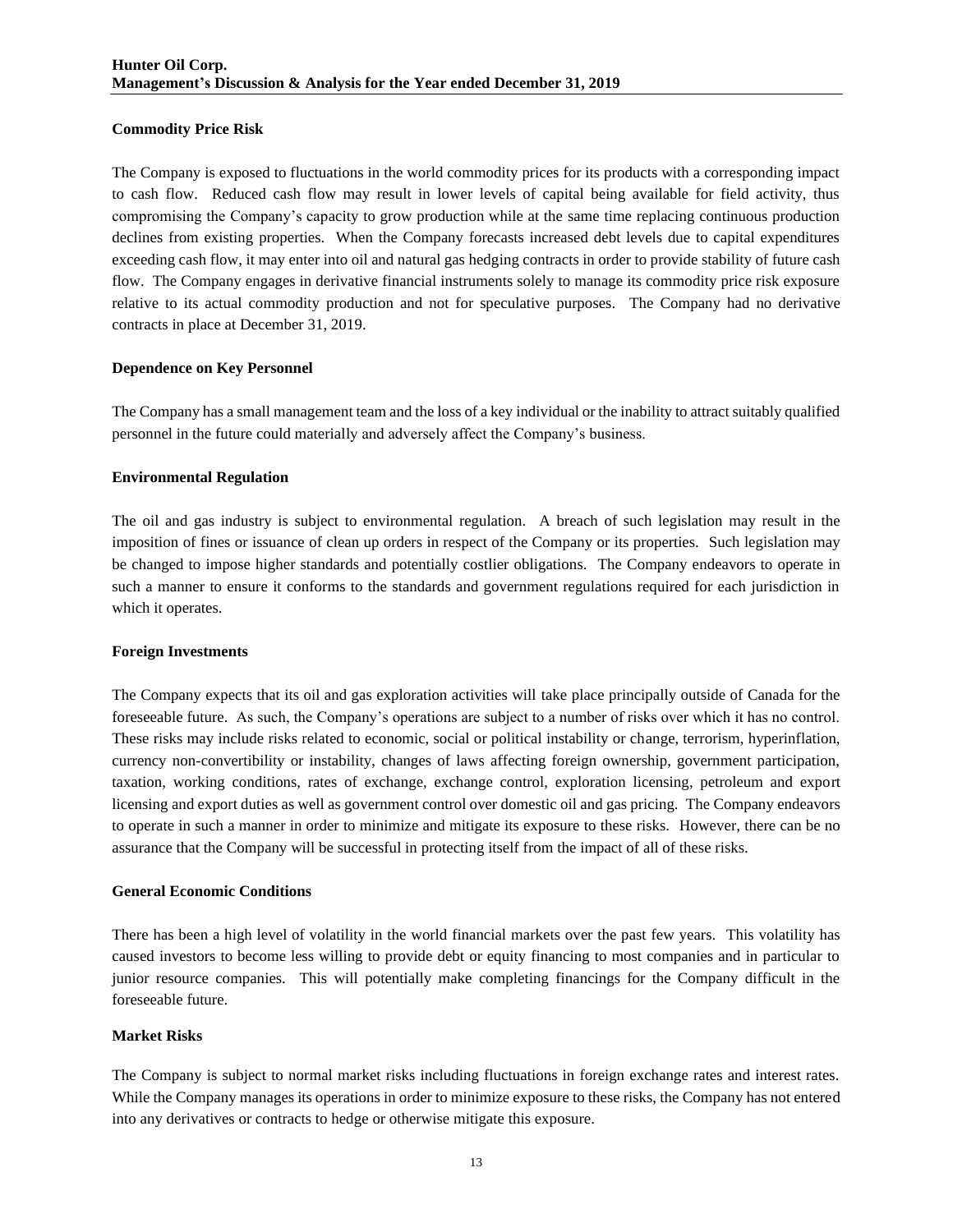## **Government Regulations**

The Company's oil and gas concessions may be subject to various federal and local governmental regulations. Matters subject to regulation include discharge permits for drilling operations, drilling and abandonment bonds, reports concerning operations, the spacing of wells, and pooling of properties and taxation. From time to time, regulatory agencies have imposed price controls and limitations on production by restricting the rate of flow of oil and gas wells below actual production capacity in order to conserve supplies of oil and gas. The production, handling, storage, transportation and disposal of oil and gas, by-products thereof and other substances and materials produced or used in connection with oil and gas operations are also subject to regulation under federal and local laws and regulations relating primarily to the protection of human health and the environment. The Company incurs expenditures related to complying with these laws and for remediation of existing environmental contamination. The requirements imposed by such laws and regulations are frequently changed and subject to interpretation, and the Company is unable to predict the ultimate cost of compliance with these requirements or their effect on its operations.

# **OTHER MD&A INFORMATION NOT DISCLOSED ELSEWHERE**

## **Disclosure of Share Capital**

Authorized capital:

 25 million preference shares of no par value; Unlimited common shares of no par value.

Issued and outstanding at February 21, 2020:

13,260,871 common shares.

As at February 21, 2020 the Company has no stock options outstanding. A summary of the stock option activity during the year ended December 31, 2019 and 2018 is as follows:

|                                | Number of<br><b>Options</b> | Weighted-Average<br><b>Exercise Price (CS)</b> |      |  |  |  |
|--------------------------------|-----------------------------|------------------------------------------------|------|--|--|--|
| Oustanding, January 1, 2018    |                             |                                                |      |  |  |  |
| Granted                        | 1.250                       | S                                              | 0.80 |  |  |  |
| Exercised                      | (190)                       |                                                | 0.80 |  |  |  |
| Cancelled                      | (1,060)                     |                                                | 0.80 |  |  |  |
| Outstanding, December 31, 2018 |                             |                                                |      |  |  |  |
| Oustanding, January 1, 2019    | -                           |                                                |      |  |  |  |
| Granted/exercised/cancelled    |                             |                                                |      |  |  |  |
| Outstanding, December 31, 2019 | $\overline{\phantom{0}}$    |                                                |      |  |  |  |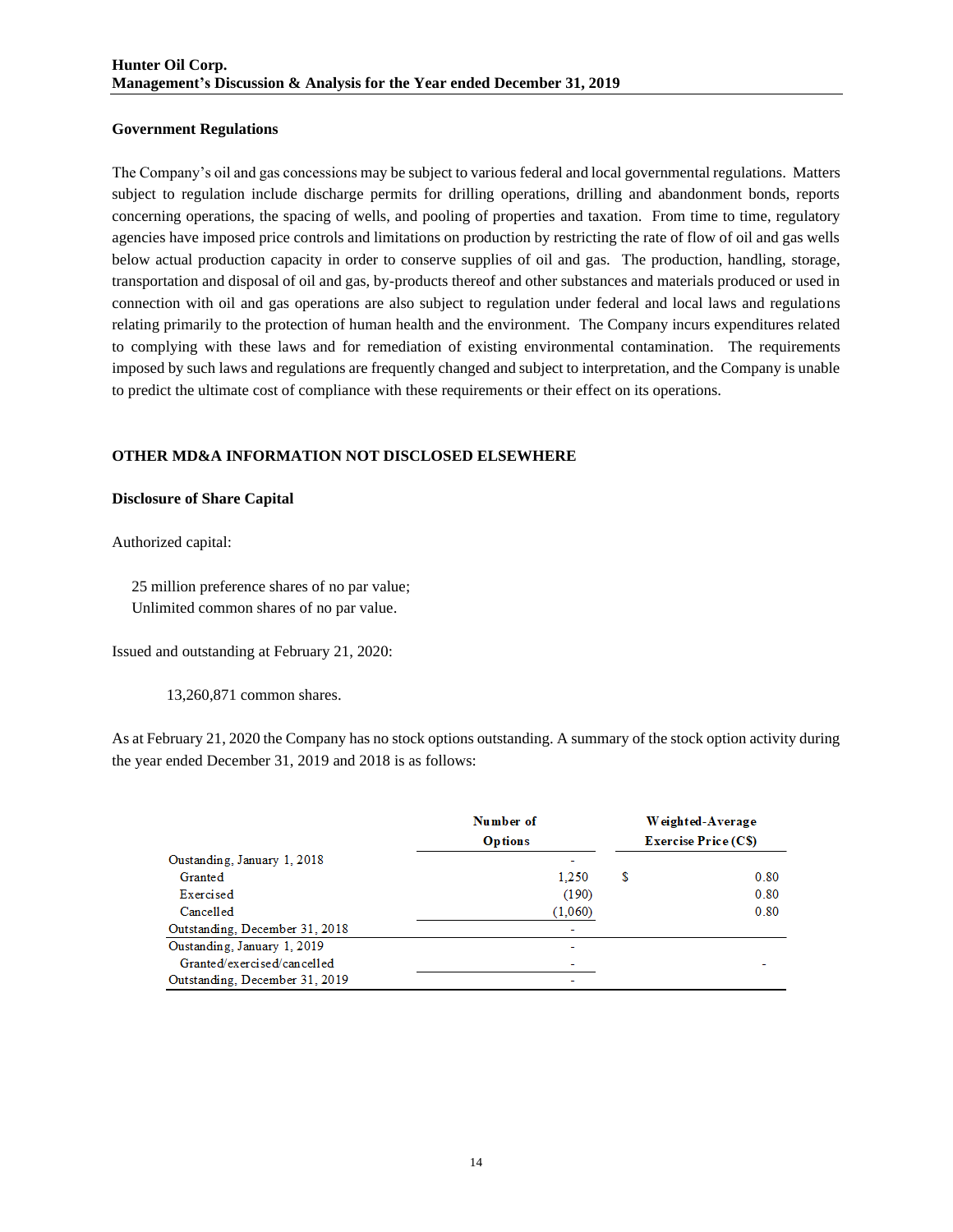### **Forward-Looking Statements**

Certain statements contained in this Management's Discussion and Analysis and in certain documents incorporated by reference into this Management's Discussion and Analysis contain estimates and assumptions which management are required to make regarding future events and may constitute forward-looking statements within the meaning of applicable securities laws. Management's assessment of future operations, drilling and development plans and timing thereof, other capital expenditures and timing thereof, methods of financing capital expenditures and the ability to fund financial liabilities, expected commodity prices and the impact on the Company and the impact of the adoption of future changes in accounting standards may constitute forward-looking statements under applicable securities laws and necessarily involve risks including, without limitation, risks associated with oil and gas exploration, development, exploitation, the flexibility of capital funding plans and the source of funding therefore; production, marketing and transportation, loss of markets, volatility of commodity prices, the effect of the Company's risk management program, including the impact of derivative financial instruments; currency fluctuations, imprecision of reserve estimates, environmental risks, competition from other producers, inability to retain drilling rigs and other services, incorrect assessment of the value of acquisitions, failure to realize the anticipated benefits of acquisitions, the inability to fully realize the benefits of the acquisitions, delays resulting from or inability to obtain required regulatory approvals and ability to access sufficient capital from internal and external sources.

All statements other than statements of historical fact may be forward-looking statements. Forward-looking statements are often, but not always, identified by the use of words such as "seek", "anticipate", "plan", "continue", "estimate", "expect", "may", "will", "project", "predict", "potential", "targeting", "intend", "could", "might", "should", "believe" and similar other expressions. These statements involve known and unknown risks, uncertainties and other factors that may cause actual results or events to differ materially from those anticipated in such forwardlooking statements. The Company believes that the expectations reflected in these forward-looking statements are reasonable but no assurance can be given that these expectations will prove to be correct and such forward-looking statements included in, or incorporated by reference into, this MD&A should not be unduly relied upon. These statements speak only as of the date of this MD&A as the case may be. The Company does not intend, and does not assume an obligation, to update these forward-looking statements, except as required by securities law.

In particular, this MD&A and the documents incorporated by reference include, but are not limited to, forward-looking statements pertaining to the following:

- the quantity of reserves and contingent resources;
- crude oil operations and production levels;
- capital expenditure programs, including drilling programs, asset retirement and abandonment activities and pipeline construction projects, and the timing and method of financing thereof;
- projections of market prices and costs;
- supply, demand and pricing for crude oil;
- expectations regarding the Company's ability to raise capital and to continually add to reserves through acquisitions and development
- drilling inventory, drilling plans and timing of drilling, re-completion and tie-in of wells;
- plans for production facilities construction and completion and the timing and method of funding thereof;
- productive capacity of wells, anticipated or expected production rates and anticipated dates of commencement of production;
- drilling, completion and facilities costs;
- results of various projects of the Company;
- timing of receipt of regulatory approvals;
- timing and effect of production increases and the related effect and timing on operating costs per BOE;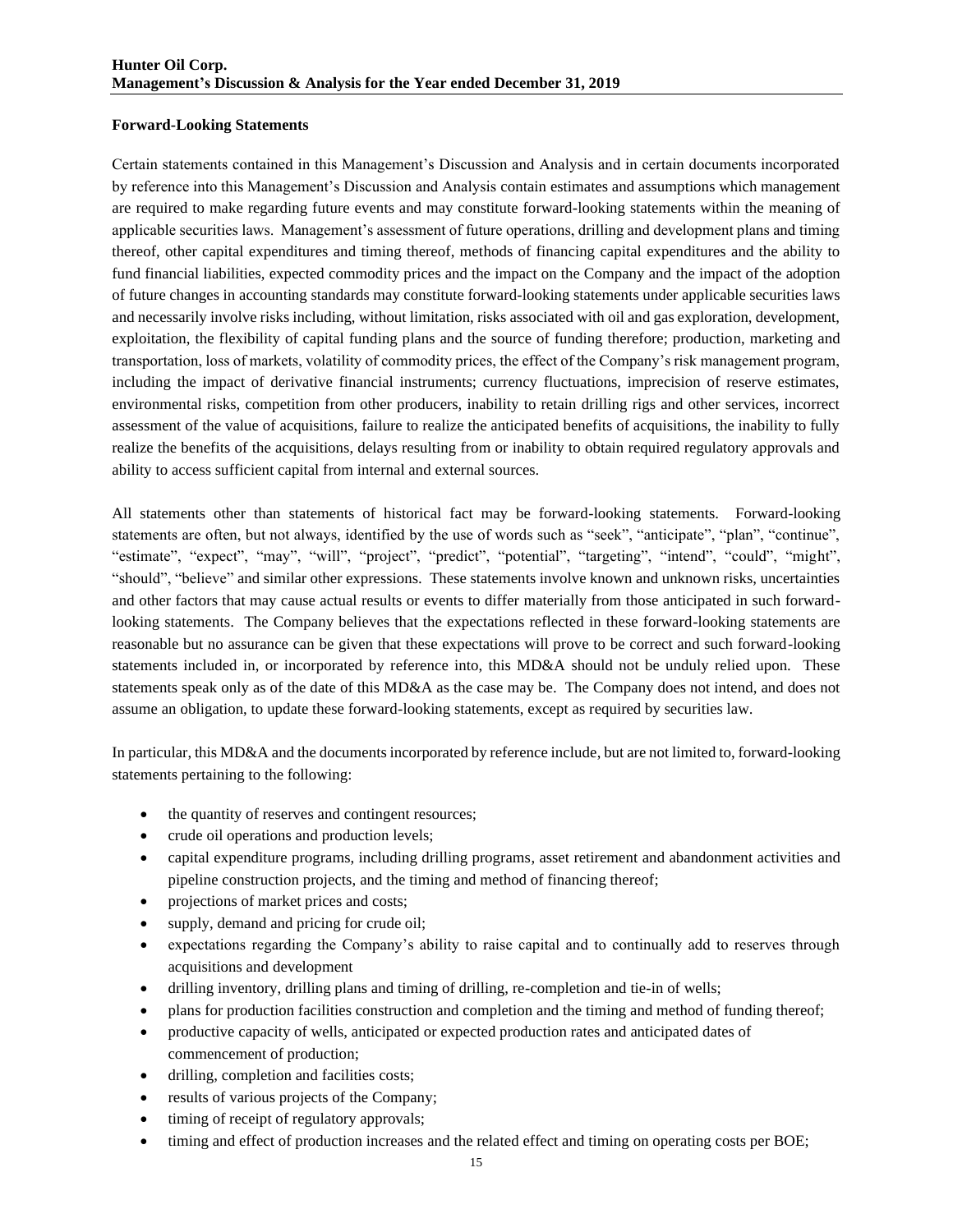- ability to lower cost structure in certain projects of the Company;
- growth expectations within the Company;
- timing of development of undeveloped reserves;
- the tax horizon and tax related implications of the Company;
- supply and demand for oil;
- the performance and characteristics of the Company's oil and natural gas properties;
- the Company's acquisition strategy, the criteria to be considered in connection therewith and the benefits to be derived therefrom;
- the impact of federal and state governmental regulation on the Company, either directly or relative to other oil and gas issuers of similar size;
- realization of the anticipated benefits of acquisitions and dispositions;
- weighting of production between different commodities;
- expected levels of royalty rates, production and workover costs, office field expenses, general and administrative costs, costs of services and other costs and expenses
- benefits or costs related to settlement of financial instruments; and
- treatment under government regulation and taxation, including hydrocarbon taxation regimes

This forward-looking information is based on a number of assumptions and factors, including, but not limited to, the following:

- assumptions set out herein and in the Company's most recently filed Form 51-101F1 oil and gas report;
- stability in the credit markets and continued willingness of lenders to lend capital to issuers such as the Company;
- continuing availability of funds for capital expenditures through internally generated cash and/or equity raises and debt raises;
- stability of political and fiscal regimes in the countries in which the Company operates;
- ability of the Company to hold mineral leases and projects in which it has interests and to find suitable industry partners to assume or share capital expenditure requirements necessary to keep various of the Company's projects in good standing, if and as needed;
- stable future costs;
- availability of equipment and personnel when required for operations;
- future strong demand for oil;
- that the Company will not experience unforeseen delays, unexpected geological, environmental or other natural occurrences, equipment failures, permitting delays or delays in procurement of required equipment or personnel;
- that the Company will not experience labor or contract disputes;
- that the Company's financial condition and development plans and those of its co-venturers will not substantially change;
- the assumptions underlying reserve estimates;
- that indications of early results are reasonably accurate predictors of the prospectiveness of the hydrocarbon bearing strata;
- that environmental and other regulations affecting the Company will not substantially change and that required regulatory approvals will be available when required;
- that expected production from future wells can be achieved as modeled and that declines will match the modeling;
- that rates of return as modeled can be achieved;
- that reserve recoveries are consistent with management's expectations;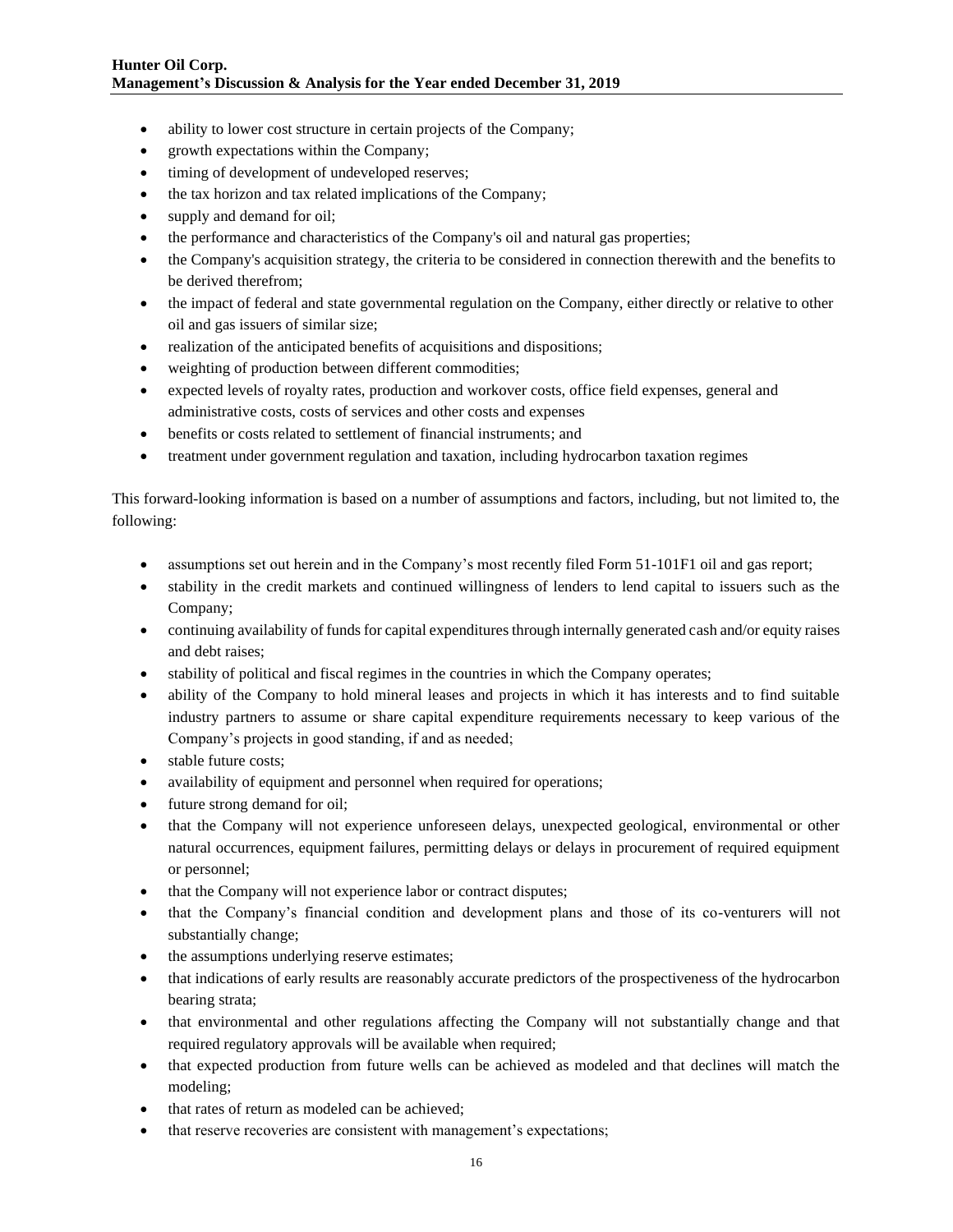- that additional wells are actually drilled and completed;
- expectations and assumptions regarding future growth, results of operations, production, future capital and other expenditures (including the amounts, nature and sources of funding thereof);
- plans for, and results of, drilling activities; and
- assumptions regarding business prospects and opportunities.

Although the Company believes that the expectations reflected in the forward-looking statements are reasonable, there can be no assurance that such expectations will prove to be correct. The Company cannot guarantee future results, levels of activity, performance or achievements. Moreover, neither the Company nor any other person assumes responsibility for the outcome of the forward-looking statements. Many of the risks and other factors are beyond the Company's control, which could cause actual results to differ materially from those anticipated in these forwardlooking statements as a result of risk factors as set forth, but not limited to, those below and elsewhere in this MD&A:

- volatility in market prices for oil;
- liabilities and risks inherent in oil operations;
- uncertainties associated with estimating reserves;
- competition for capital, acquisitions of reserves, undeveloped lands and skilled personnel;
- incorrect assessments of the value of acquisitions;
- incorrect assessments of the recoverability of asset costs and investments;
- geological, technical, drilling and processing problems; and
- governmental, regulatory and taxation regimes.